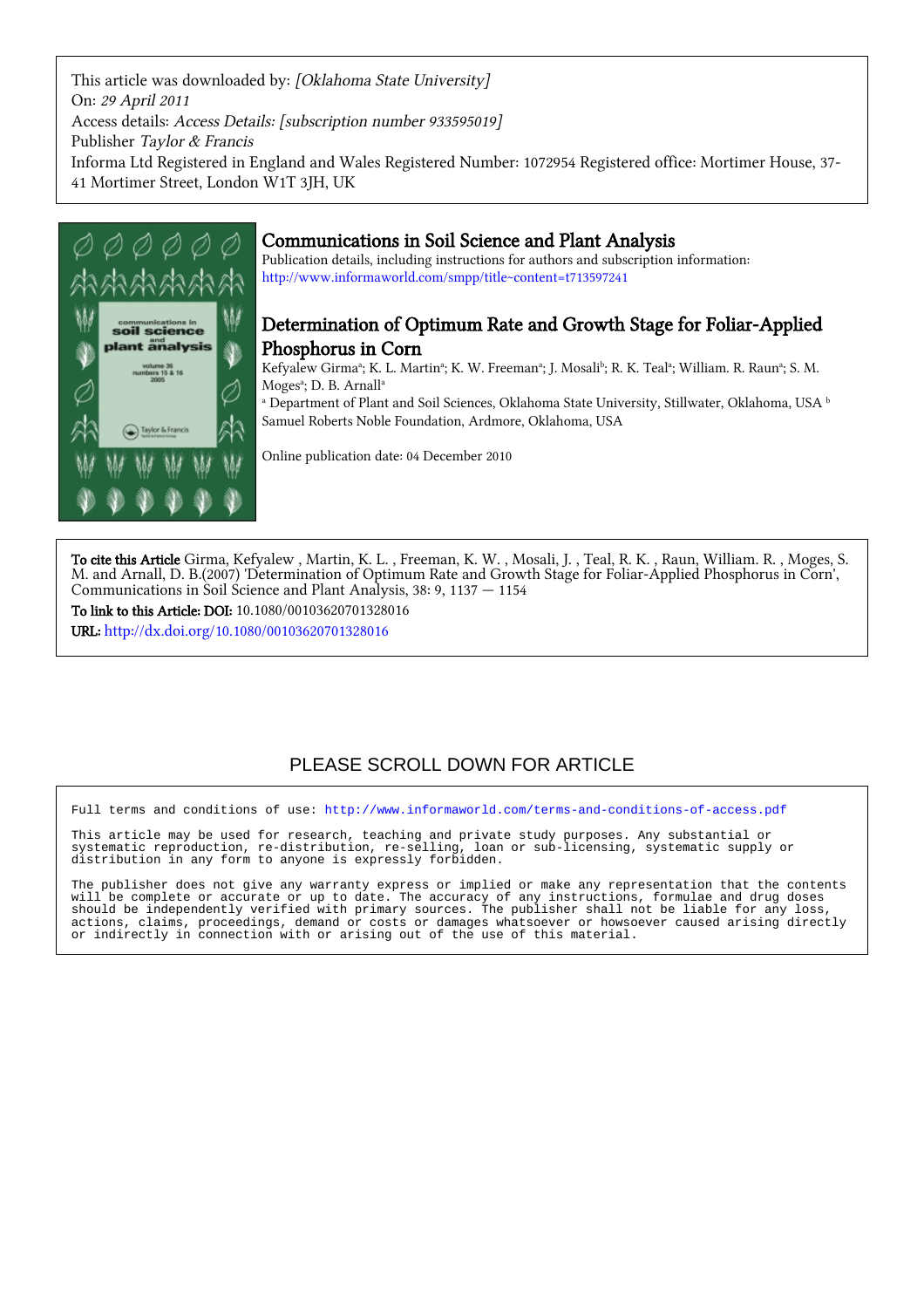Communications in Soil Science and Plant Analysis, 38: 1137–1154, 2007 Copyright  $\odot$  Taylor & Francis Group, LLC ISSN 0010-3624 print*/*1532-2416 online DOI: 10.1080/00103620701328016

# Determination of Optimum Rate and Growth Stage for Foliar-Applied Phosphorus in Corn

Kefyalew Girma, K. L. Martin, and K. W. Freeman

Department of Plant and Soil Sciences, Oklahoma State University, Stillwater, Oklahoma, USA

#### J. Mosali

Samuel Roberts Noble Foundation, Ardmore, Oklahoma, USA

#### R. K. Teal, W. R. Raun, S. M. Moges, and D. B. Arnall

Department of Plant and Soil Sciences, Oklahoma State University, Stillwater, Oklahoma, USA

Abstract: Foliar applications of fertilizer phosphorus (P) could improve use efficiency by minimizing soil applications. Nine experiments were conducted in 2002 and 2003 to determine foliar P rates and appropriate growth stages for application. Treatments comprised of 10 factorial combinations of three foliar P application timings and four rates of foliar P. Foliar application times were V4 (collar of fourth leaf visible), V8 (collar of eighth leaf visible), and VT (last branch of the tassel completely visible but silks not yet emerged) corn growth stages. Foliar P rates were  $0, 2, 4$ , and 8 kg ha<sup>-1</sup>. Foliar P applied at the VT growth stage improved grain and forage P concentration, which was reflected in increased grain yield in some of the experiments. A foliar P rate of 8 kg ha<sup> $-1$ </sup> improved yield to some extent and forage and grain P concentration more than the smaller rates. The results suggest that foliar P could be used as an efficient P-management tool in corn when applied at the appropriate growth stage and rate.

**Keywords:** Bt corn, corn, corn growth stage, foliar fertilization,  $KH_2PO_4$ , phosphorus

Received 5 August 2005, Accepted 30 May 2006

Contribution from the Oklahoma Agricultural Experiment Station

Address correspondence to William. R. Raun, 044 AgHall, Department of Plant and Soil Sciences, Oklahoma State University, Stillwater, 74078 OK, USA. E-mail: bill. ravn@okstate.edu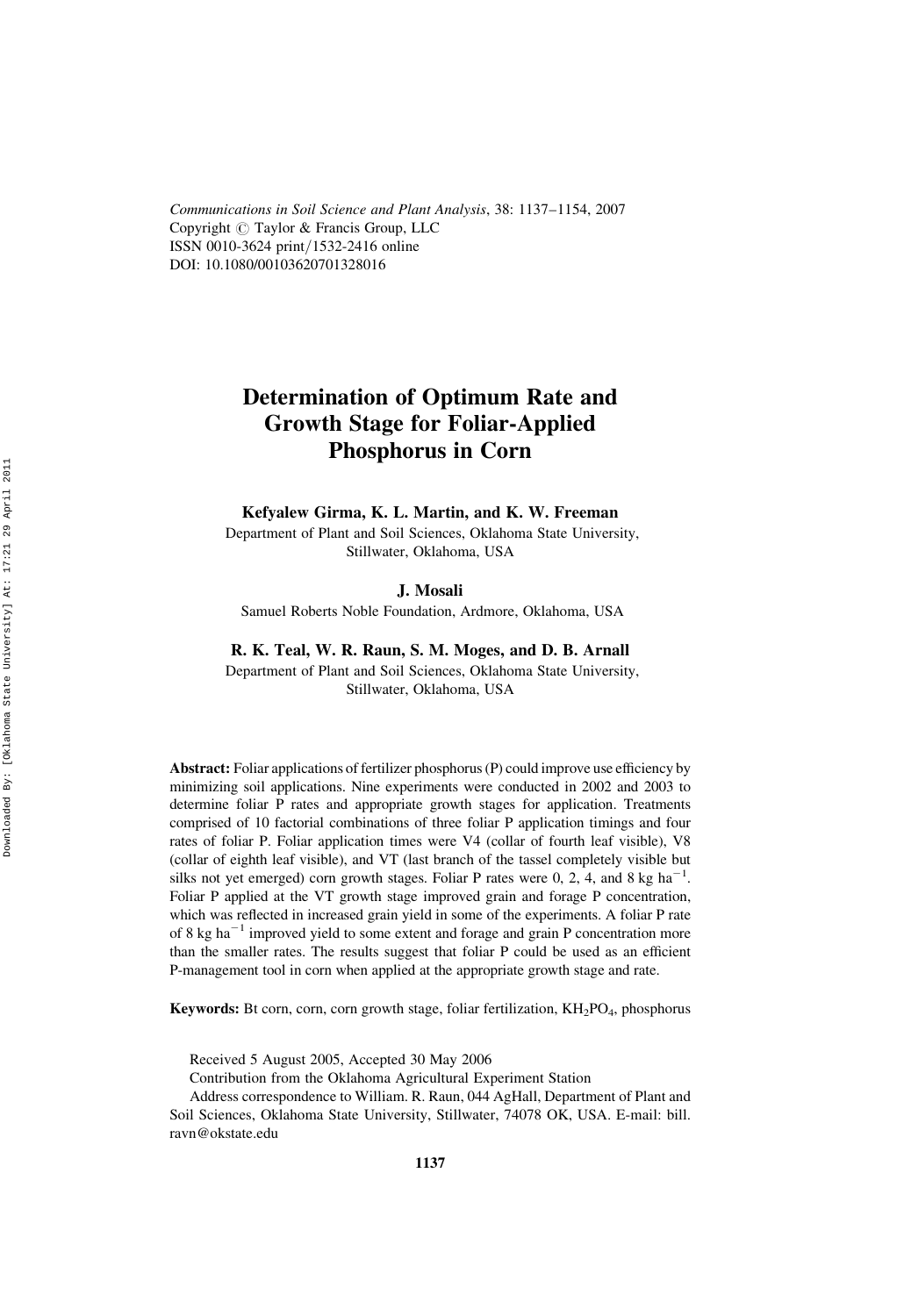1138 K. Girma et al.

## INTRODUCTION

Phosphorus (P) is a structural component of nucleic acids and is responsible for energy transfer, which is accomplished by phosphate ester and energyrich phosphate (Glass, Beaton, and Bomke 1980). If the level of available P in soil is not adequate for optimum crop growth, phosphate fertilizers must be used to ensure that there are adequate amounts of this nutrient in the solution phase, which is usually variable and unpredictable (Chen and Barber 1990). The formation of insoluble compounds due to soil chemical reactions limits the plant-available P, making phosphate fertilization use efficiency by crops very low (Barber 1984). Therefore, appropriate management of phosphate fertilizers is a major concern. Also, stimulated by economic as well as environmental concerns, the efficient use of P is becoming more and more important (Kaeppler et al. 1998).

Early on, P fertilizers were surface applied or incorporated after broadcast. Later research noted that banding was a more efficient method of P placement (Sander, Penas, and Eghball 1990). The banded P usually increased early crop growth more than the broadcast placement because of increased plant uptake (Barber 1984; Mallarino and Rueber 2001; Rehm et al. 1998; Eghball, Sander, and Skop 1990). In corn (Zea mays L.), Zhang and Barber (1992) studied the effect of P placement on P uptake and reported similar results. It is important to improve P use of the plant by investigating alternative methods, including foliar application.

Research on foliar fertilization was possibly started in late 1940s and early 1950s (Dion, Spinks, and Mitchell 1949; Dion, Dehm, and Spinks 1949). Unlike many technologies, its pace followed an unpredictable sequence of events. In the early 1980s, studies on foliar application of fertilizers were investigated for selected crops, including cereals. However, the research was limited to micronutrients (Eddy 1999) in high-value horticultural crops (Fritz 1978) such as potato (Solanum tuberosum L.) (Lewis and Kettlewell 1993) and tomato (Lycopersicon esculentum L.) (Kaya, Kirnak, and Higgs 2001).

Some researchers concluded that in corn and other cereals, foliar P was not important (Fritz 1978; Haq and Mallarino 2000). Others advocated foliar fertilization (Faust 1996; Anonymous 1985; Eddy 2000) as a viable economical way of supplementing the plant's nutrients for more efficient fertilization. Foliar treatment of P can be applied only when the crop needs it and thus decreases cost of production (Faulkner 1999). The major reason for continued P applications to the soil is to maintain reserves in the soil because foliar P might not directly contribute to the soil P level, which is very important at the very early stage of growth. However, in cropping systems involving corn stalk chopping and incorporation, some proportion of P will be returned to the soil in an organic form, contributing to the soil P. Foliar P is very effective in high-fixing soils because having P applied to the soil would not help the plant in the long run, because of formation of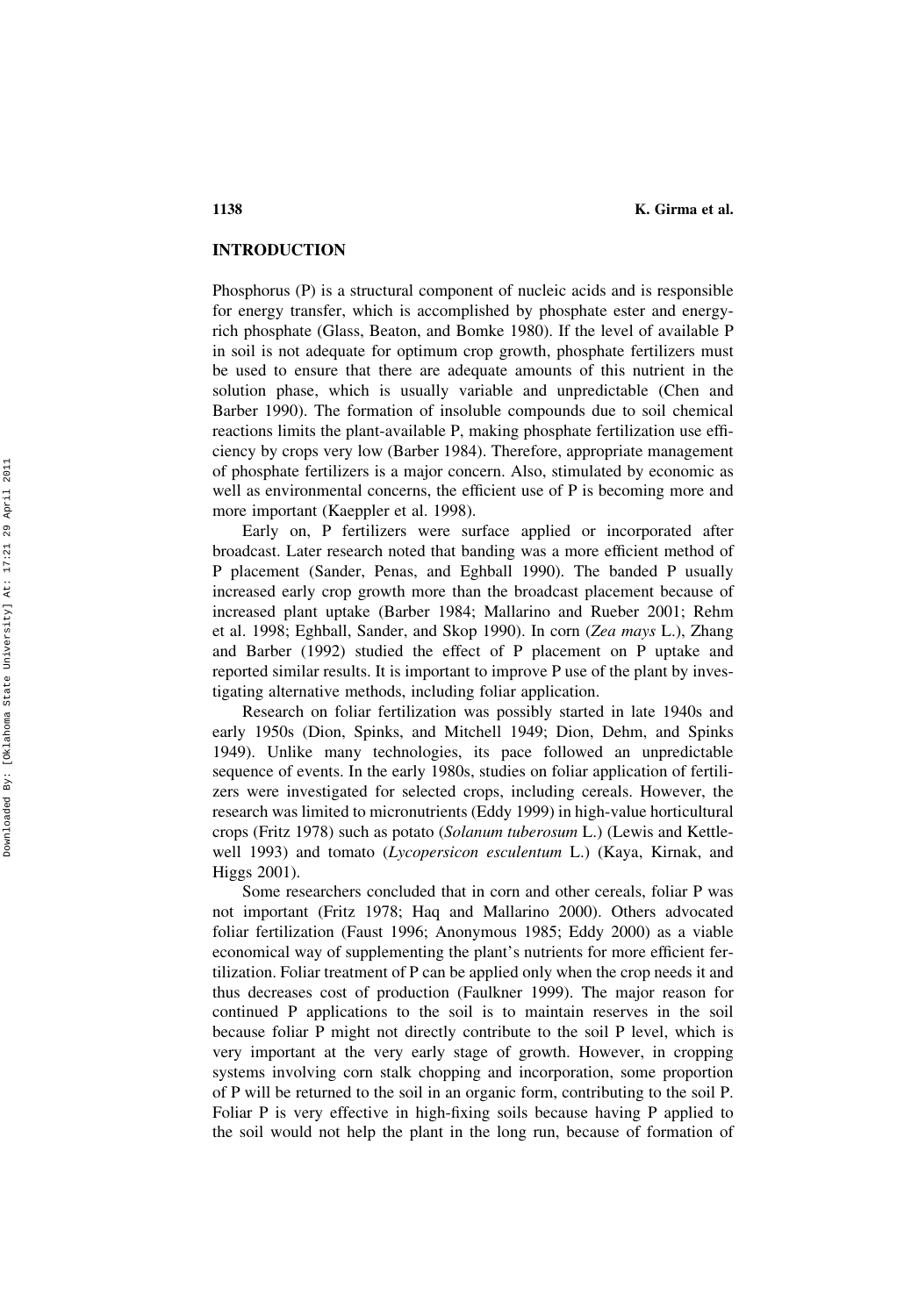insoluble aluminum and iron phosphate compounds. In P-rich soils, it may be preferable to apply foliar P on the leaves if a deficiency is expected and demands are high (Silberbush 2002). This will not only increase efficiency and decrease cost of production but also reduce runoff of soil-applied P, which is responsible for eutrophication of many of lakes and streams (Sharpley et al. 1994).

Indeed, several factors including plant management and environmental factors influence the benefit of applied foliar P. Foliar application should be made when the plant is not in water stress, either too wet or too dry (Denelan 1988). Nutrients are best applied when the plant is cool and filled with water (turgid). Applications that are misapplied or too late in the season may not be effective. The most critical times to apply are when the crop is under P stress. Stress periods occur during periods of active growth activity (Anonymous 1995). This is likely when the plant is changing from a vegetative to a reproductive stage (Cantisano 2000).

The mechanism of uptake and transport of foliar applied nutrients involves a complex plant-tissue system including dermal, vascular, and ground systems (Rathore 2000; Römheld and El-Fouly 1999). Previous research showed that a foliar-applied nutrient passes through the cuticular wax, the cuticle, the cell wall, and the membrane in that order (Middleton and Sanderson 1965; Franke 1967). Sometimes the nutrient will pass through these various layers, whereas at other times it may pass through the spaces between these layers, which are typical for inorganic ions (Dybing and Currier 1961). However, it was discovered later that stomata are the major means of foliar-applied nutrient absorption into the plant (Eichert, Goldbach, and Burkhardt 1998; Eichert and Burkhardt 2001). When the stomata are open, foliar absorption is often easier (Burkhardt et al. 1999).

Advances in agriculture include treating small-scale variability to maximize input use and maintain environmental health. Current concerns call for nutrient-application methods compatible with location-specific technologies. Foliar P in corn is such a method. Therefore, the objectives of this study were to assess the suitability of foliar P for corn production and to determine appropriate application timing, rates, and efficiency of the method.

### MATERIALS AND METHODS

#### Experimental Locations

Seven field and two greenhouse experiments were conducted at five locations in Oklahoma in 2002 and 2003. In 2002, two experiments were conducted at Perkins using Bt corn hybrid varieties with 108 and 109 days to maturity (Bt corn 108 and Bt corn 109, respectively) and one experiment at Guymon using hybrid Asgrow730RR, whereas in 2003 four experiments were conducted at Efaw, Goodwell, Lake Carl Blackwell (LCB), and Perkins using Hybrid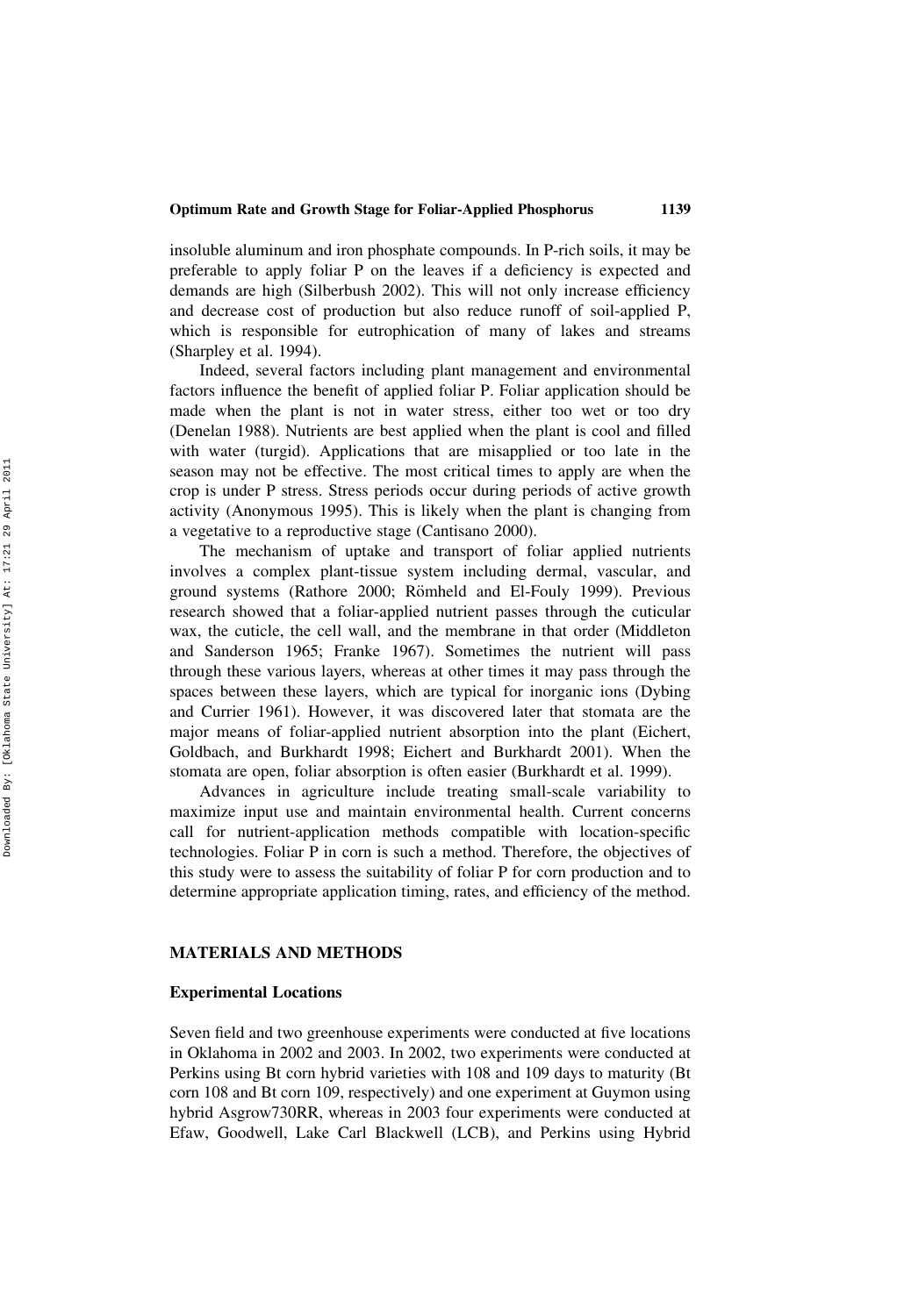111, H9226BtRR, Hybrid 107, and 104, respectively at each location. The source of hybrids used at Efaw, LCB, and Perkins (both years) was Pioneer Hibred Int. Inc. (Johnston, IA), whereas the hybrids at Goodwell and Guymon were obtained from Golden Harvest Seeds Inc. (Bloomington, IL) and Monsanto (St. Louis, Mo) companies, respectively. The two greenhouse experiments were carried out at Stillwater Agronomy Research station in 2003 using Hybrid 111. The soil at Perkins is a Teller sandy loam, fine-loamy, mixed, thermic, Udic Argiustoll; at both Goodwell and Guymon Richfield clay loam, fine-loamy, mixed, superactive, mesic, Aridic Haplustepts; at Efaw, Norge loam, fine-silty, mixed, thermic Udic Paleustoll; and at LCB, Port silt loam, fine-silty, mixed, thermic, Cumulic Haplustolls. Table 1 presents initial surface soil characteristics of the experimental sites.

#### Treatment Structure and Experimental Design

The field experiments used a randomized complete block design with three replications. In 2002, treatments comprised of 10 factorial combinations of three application timings and four rates of foliar P. In 2003, two additional basal P treatments were included. Foliar P application times were collar of fourth leaf visible V4, V8, and VT (Ritchie and Hanway 1992). The foliar P rates were 0, 2, 4, and  $8 \text{ kg/ha}^{-1}$ . The two basal P rates were 25 and 50 kg  $ha^{-1}$ applied as broadcast at all locations. For foliar treatments, potassium phosphate monobasic (KH 2PO 4) was used as the P source, whereas triple super phosphate  $(46\% \text{ P}_2\text{O}_5)$  was used for soil-applied treatments. Solutions for foliar treatments were prepared by dissolving 100 mL

**Table 1.** Initial surface  $(0-15 \text{ cm})$  soil test characteristics at Efaw, Goodwell, Guymon, Lake Carl Blackwell, and Perkins, Oklahoma

| Location           | pH  | $NH4-Na$<br>$(mg kg^{-1})$ | $NO3-N$<br>$(mg kg^{-1})$ | P<br>$(mg kg^{-1})$ | K<br>$(mg kg^{-1})$ |
|--------------------|-----|----------------------------|---------------------------|---------------------|---------------------|
| Efaw               | 5.6 | 14.1                       | 3.1                       | 15.2                | 100                 |
| Goodwell           | 7.5 |                            | 22.5                      | 13.0                | 596                 |
| Guymon             | 7.2 |                            | 26.5                      | 31.0                | 610                 |
| <b>LCB</b>         | 5.4 | 11.0                       | 1.3                       | 9.7                 | 102                 |
| Perkins            | 4.9 | 12.2                       | 2.0                       | 13.2                | 105                 |
| Greenhouse $I^b$   | 4.8 | 5.0                        | 4.5                       | 4.4                 | 130                 |
| Greenhouse $\Pi^b$ | 4.9 | 17.0                       | 2.8                       | 9.4                 | 129                 |

 ${}^a$ NH<sub>4</sub>-N and NO<sub>3</sub>-N were extracted with 2 M KCl solution, and P and K were extracted with Mehlich III solution. pH was determined by 1:1 soil-water ratio.

 $b$ Soil for greenhouse I was obtained by scratching away topsoil from upland Efaw, and soil for greenhouse II was topsoil from Perkins.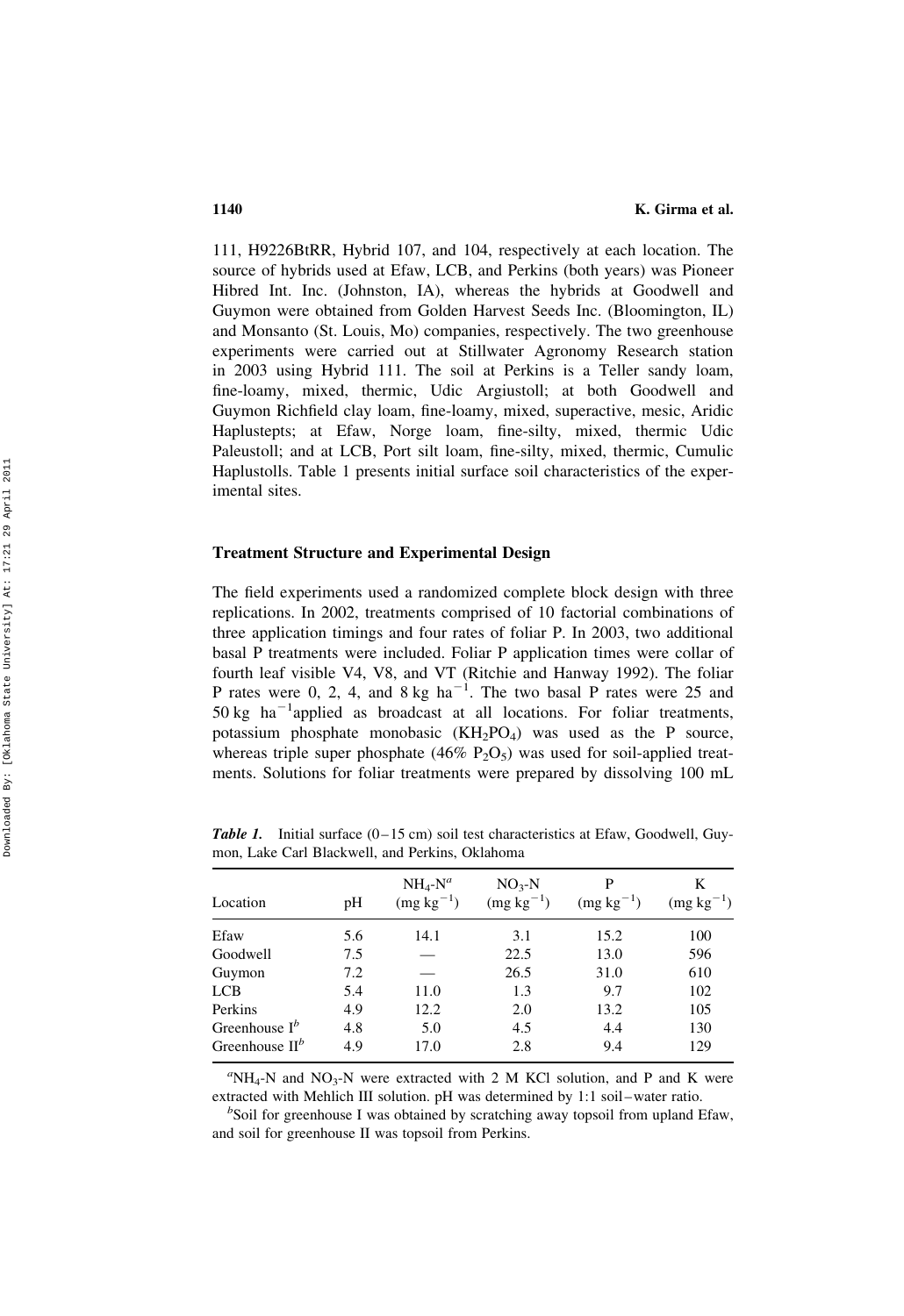of KH 2PO <sup>4</sup> in 1000 mL of water. A backpack Solo sprayer (Epinions Inc., Brisbane, Calif.) with a flat fan nozzle spraying system was used for spraying the solution.

In the greenhouse experiments, 10 treatments consisting of basal and foliar rates and one check were arranged in completely randomized design. The basal rates were 0, 25, 50, and  $150 \text{ kg} \text{ P ha}^{-1}$ . The foliar rates were the same as the rates used for the field experiments indicated. For the first greenhouse experiment (greenhouse I), soil with very low Mehlich III – extractable P levels  $(4 \text{ mg kg}^{-1})$  from Efaw was used, whereas the second greenhouse experiment (greenhouse II) had soil with moderate Mehlich III– extractable P levels  $(9 \text{ mg } \text{kg}^{-1})$  from Perkins. Nitrogen (N) and zinc (Zn) were applied to the 10 treatments at a rate of 112 and 4 kg  $ha^{-1}$ , respectively as urea (46% N) and zinc sulfate. Six pioneer hybrid 111 corn seeds were planted by hand in each pot. All foliar rates were applied to the corn at the V4 growth stage using a handheld pressurized microsprayer (designed and fabricated by Department of Biosystems and Agricultural Engineering, Oklahoma State University). Shoots were then removed 10 days after foliar spraying and were dried and ground for determination of P concentration.

Corn was planted at each location during April –May, with a John Deere MaxEmerge planter at 54,000 and 66,000 plants per hectare at Perkins and Guymon, respectively, in 2002 and at 54,000 plants per hectare in 2003 for all locations. Plots were four rows wide (76.2 cm row width) and 9.14 m long in 2002, whereas the length was reduced to 6.1 m in 2003. Nitrogen was applied at planting at the rate of 112 kg ha<sup>-1</sup> using urea (46% N). The center two rows were used for harvest. All crop-management practices were carried out as per the Oklahoma State University Plant and Soil Sciences Department recommendation for respective locations.

#### Measurements and Laboratory Analysis

Four soil samples, each averaged from 12 soil cores, were collected prior to planting from the 0 to 15 cm depth with a bucket auger for determining available soil P. Samples for forage P-concentration determination were taken 10 days after each foliar application at Guymon in 2002 and at R1 growth stage for the rest of the experiments in 2002 and 2003. Corn plants were removed from a 1.39 m<sup>2</sup> area. All forage samples were dried in a forced air oven at 30°C for 10 days and weighed before grinding. In 2003, weighed forage samples were used to calculate forage yield.

At maturity, corn from the center two rows was harvested and grain yield was measured and adjusted to a 13% moisture level. Grain and forage samples were ground to pass a 140-mesh sieve  $(100 \mu m)$  and analyzed for available total P using a nitric acid digestion (Jones and Case 1990) followed by inductively coupled argon plasma spectrometer analyses (Fassel and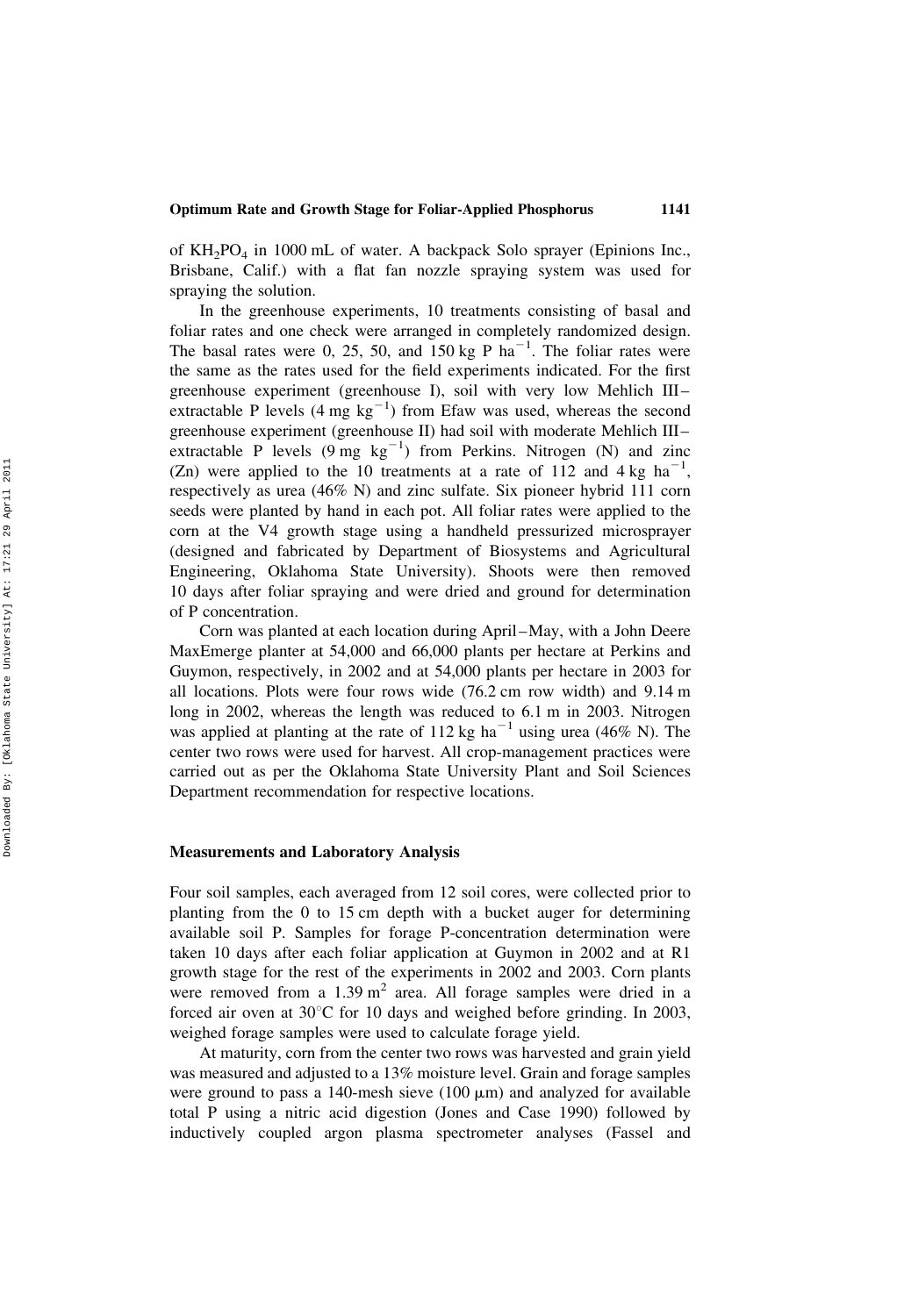Kneseley 1974). Available soil P was extracted using the Mehlich III method (Mehlich 1984).

Phosphorus-use efficiency (PUE) in the corn grain was calculated based on the following relationship:

$$
PUE = \frac{Grain P uptake in P treated plot - Grain Puptake of control}{P rate}
$$
 (1)

In 2003 at LCB, some plots were damaged by wild hogs. Grain yield was accordingly adjusted using plant population count and percent damage per plot.

## Data Analyses

All data were subject to statistical analyses using the general linear model (GLM) and mixed procedures in SAS (SAS Institute 2001). Data for PUE was transformed using squareroot variance stabilization method as squareroot  $(PUE + 0.5)$ . Means were then transformed back to original scale for data presentation. Treatment comparisons were made using Fisher's LSD and single-degree-of-freedom contrast analysis.

## RESULTS

Combined analysis of treatments across year and locations revealed that data across years and locations were significant at  $P \le 0.05$  for grain and forage yields, grain and forage P concentration, and PUE. Thus each experiment was analyzed separately for assessing treatment effects on the measured variables mentioned.

## Grain Yield

In 2002, corn did not respond to stage or foliar P-rate main effects for all trials. In 2003, yield differed among foliar P rates only at LCB ( $P \le 0.05$ ). Foliar P rates were significant for grain yield where 8 kg ha<sup> $-1$ </sup> resulted in significantly higher (34% more) yield than the lower rates and check combined, which were not significantly different among them (Figure 1).

Test of interaction effect of stage by foliar P rate at Guymon in 2002 revealed that the grain yield obtained was different among the three growth stages with the application of  $2 \text{ kg }$  P ha<sup>-1</sup> (Figure 2). Grain yield reached its peak when foliar P was applied at the V8 growth stage, with increases of 3000 kg ha 2 1 . Similar results were obtained at Goodwell in 2003 (Figure 2).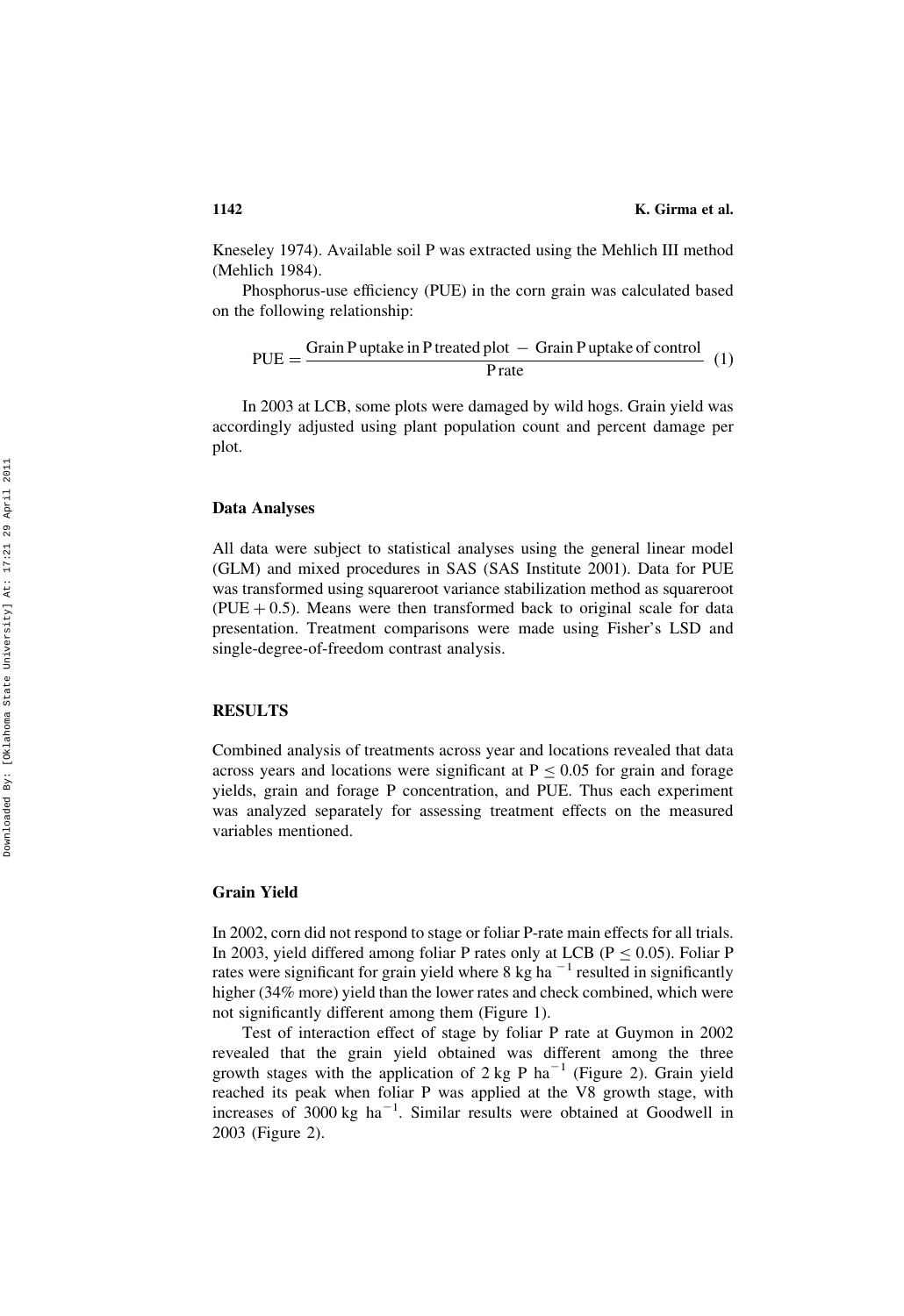

Figure 1. Corn grain yield as affected by foliar P rates at Lake Carl Blackwell in 2003. The  $R^2$  for the linear fit was 0.95.

## Forage Yield

Forage yield was analyzed only for 2003 data. At Efaw, it was not significant across growth stage and P rates. However, single-degree-of-freedom contrasts showed that it increased by 601 kg ha<sup> $-1$ </sup> when either soil or foliar P were applied. At Goodwell on the other hand, stage, P rates, and interaction of stage and P rates resulted in difference in forage yield. Foliar P applied at the VT growth stage outyielded the rates applied at the V4 growth stage by



**Figure 2.** Corn gain yield as influenced by foliar P rate of 2 kg ha<sup> $-1$ </sup> applied at three growth stages of corn at Guymon in 2002 and Goodwell in 2003. Check refers to plots that did not receive foliar or basal P at Goodwell and received only 20 kg ha<sup> $-1$ </sup> basal P at Guymon.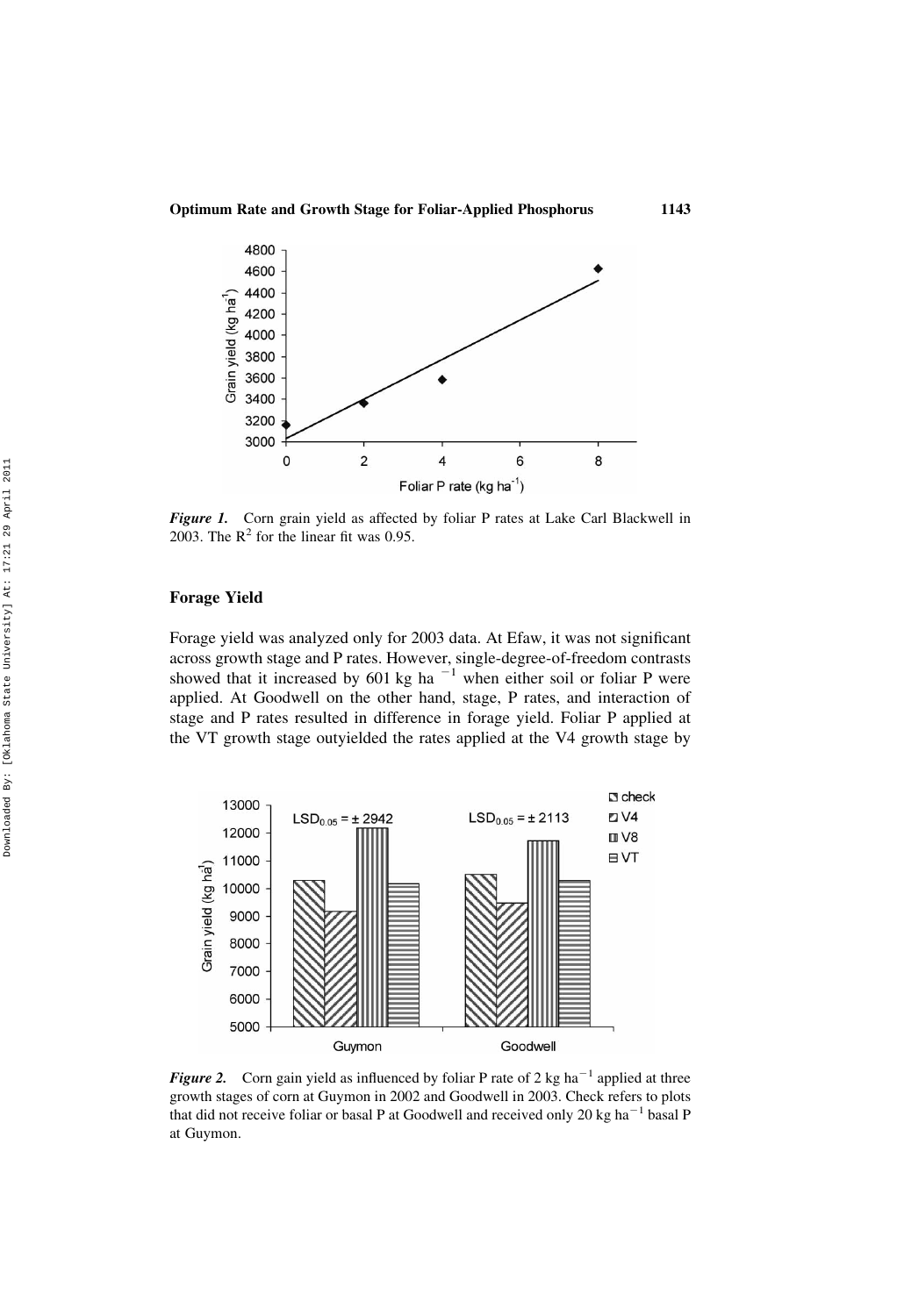15%. Foliar P applied at the VT growth stage with the rates of 4 and 8 kg ha<sup> $-1$ </sup> resulted in highest forage yield (Figure 3). At LCB, three single-degree-offreedom contrasts were found significant. Accordingly, soil-applied P resulted in greater dry-matter accumulation than foliar applied P (900 kg  $ha^{-1}$  more). Application of basal and foliar P improved forage production when compared with no P (425 kg  $ha^{-1}$ ). Comparison made between foliar and no P also showed that foliar application of P resulted in additional forage yield of 600 kg ha<sup> $-1$ </sup>.

## Grain P Concentration

Stage main effect was significant at Goodwell, LCB, and Perkins ( $P \le 0.05$ ) in 2003 only. At Goodwell, foliar P applied at the VT growth stage resulted in superior grain P concentration than that applied at V4 (Table 2). At LCB across growth stages, grain P concentration was significantly higher when foliar P was applied at the VT stage than the V4 stage (9% more P when applied at the VT stage; Table 2). However, at Perkins the foliar P applied at the VT growth stage had superior P concentration compared with only the check.

Foliar P rates were significant at Guymon ( $P \le 0.05$ ) and Perkins for Bt corn 109 ( $P \le 0.01$ ) in 2002 and at Goodwell ( $P \le 0.05$ ) in 2003. At both locations in 2002, the largest foliar P rate  $(8 \text{ kg ha}^{-1})$  resulted in superior grain P concentration (Figure 4). At Goodwell, both 4 and 8 kg  $ha^{-1}$  foliar P rates showed 300 mg  $\text{kg}^{-1}$  more P in the grain than the 2 kg ha<sup>-1</sup> foliar P rate.



**Figure 3.** Response of forage yield to foliar rates of 4 and 8 kg P ha<sup>-1</sup> at three growth stages of corn at Goodwell in 2003. The check refers to plots that did not receive foliar or basal P. The initial soil P level is given in Table 1.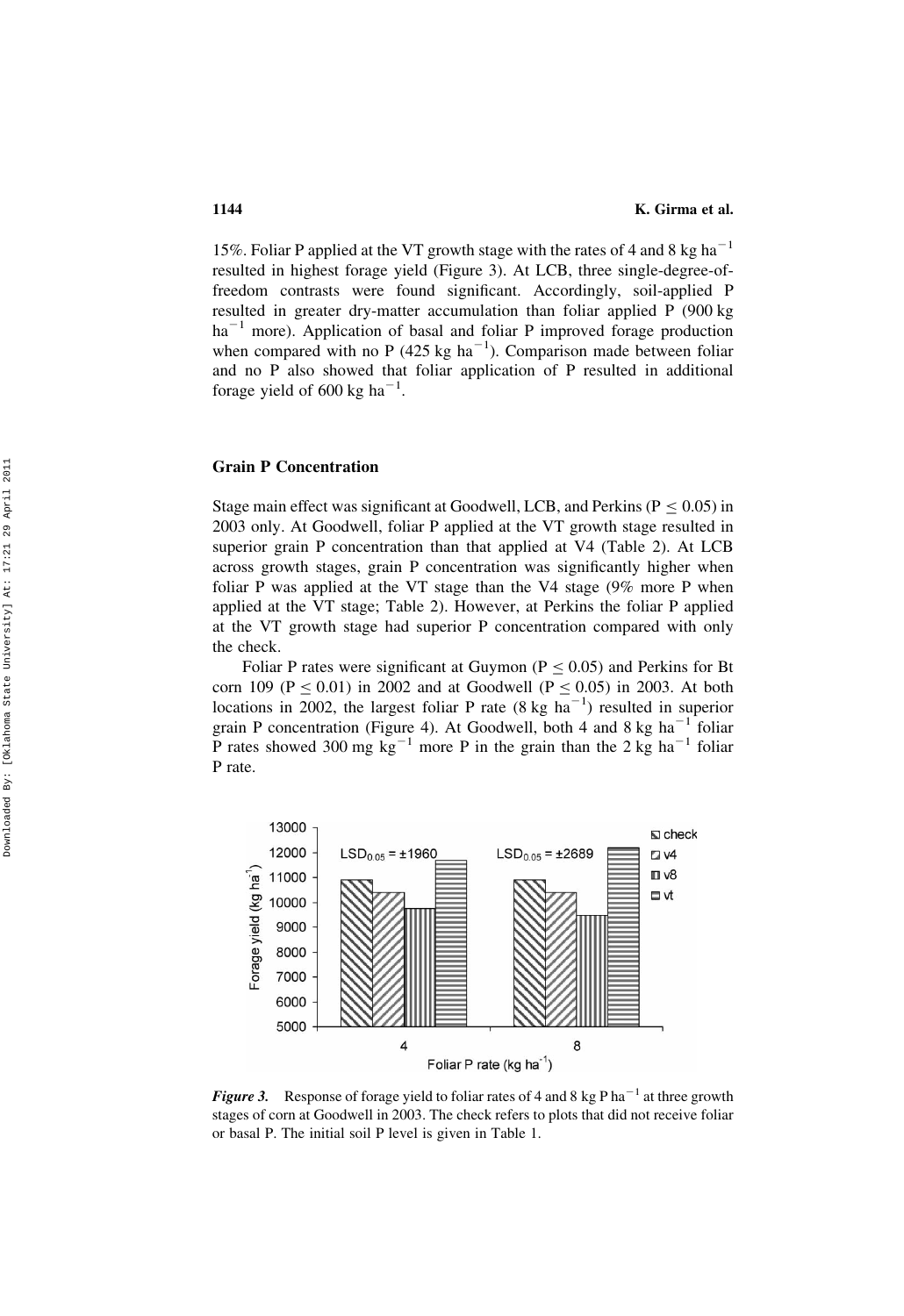|                     |          | Grain P concentration<br>$(mg kg^{-1})$ | Forage P concentration<br>$(mg kg^{-1})$ |      |          |
|---------------------|----------|-----------------------------------------|------------------------------------------|------|----------|
| Stage               | Goodwell | $LCB^a$                                 | Perkins                                  | Efaw | Goodwell |
| Check               | 2894     | 2723                                    | 2576                                     | 2215 | 1432     |
| V4                  | 2689     | 2847                                    | 2699                                     | 2229 | 1441     |
| V8                  | 3096     | 3064                                    | 2741                                     | 2246 | 1756     |
| VT                  | 3226     | 3278                                    | 2832                                     | 2678 | 1846     |
| LSD <sub>0.05</sub> | 531      | 408                                     | 239                                      | 310  | 288      |

Table 2. Effect of foliar P applied at three growth stages of corn and check (plots with no P applied) at selected locations in 2003

a Lake Carl Blackwell.

Interaction of stage by foliar P rate was significant at Guymon ( $P < 0.1$ ) and at Perkins for Bt corn 109 ( $P \le 0.05$ ) in 2002 and at LCB ( $P \le 0.05$ ) and Perkins ( $P < 0.1$ ) in 2003. At Guymon and Perkins for Bt Corn 109, foliar P rates were significantly different for rates applied at the V4 and VT growth stages. For both stages at Guymon and at the VT stage at Perkins for Bt corn 109, 8 kg ha<sup>-1</sup> P resulted in 600, 300, and 250 mg kg<sup>-1</sup> respectively more grain P concentration than any of the other rates. At Goodwell, investigation into the interaction means revealed that grain P concentration was significantly higher at the VT than either the V4 or the V8 growth stages with the application of 8 kg P ha<sup> $-1$ </sup> (Figure 5). Foliar P rates applied at the VT growth stage were also different, unlike foliar P applied at the other stages. At Perkins, a result similar to LCB was obtained with a foliar rate of  $8 \text{ kg ha}^{-1}$  where a



Figure 4. Grain P concentration as affected by foliar P rates at Guymon and Perkins (Bt corn 109) in 2002. At both locations, a significant linear relationship was observed  $(R^2 = 0.41$  and 0.94 at Guymon and Perkins, respectively).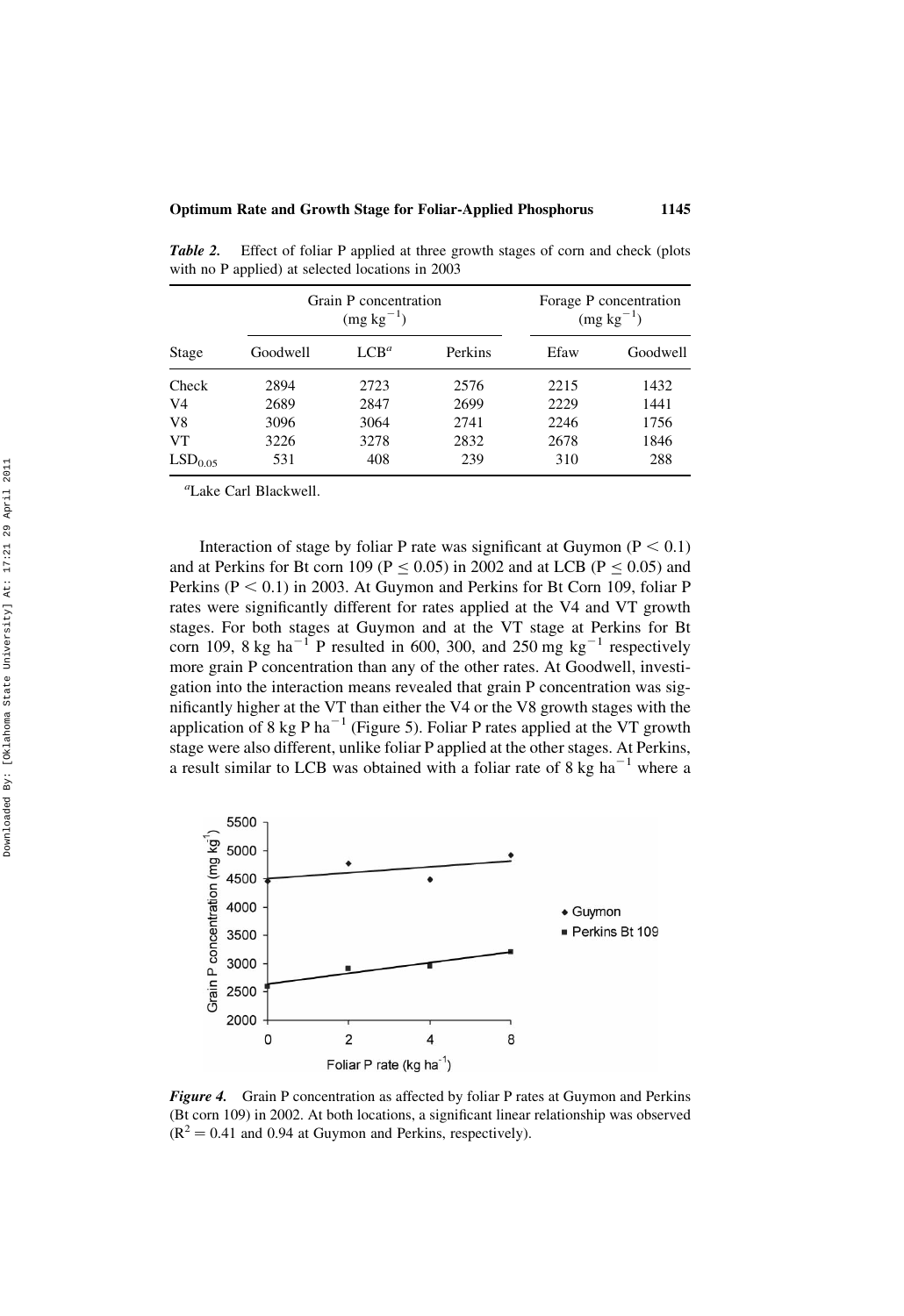1146 K. Girma et al.



**Figure 5.** Grain P concentration as influenced by 8 kg ha<sup> $-1$ </sup> foliar P rate applied at Lake Carl Blackwell (LCB) and Perkins in 2003. The check refers to plots that received no foliar P at both locations. The initial soil P level at the two locations is given in Table 1.

higher grain P concentration was recorded at the VT stage compared with the other stages.

Contrast between the check and foliar rates showed that grain P concentration was increased by foliar P treatment (5% more at Guymon and 14% more at Perkins for hybrid Bt corn 109 than the check) in 2002. Similarly, single-degree-of-freedom comparisons for grain P concentration at LCB in 2003 showed basal-applied P resulted in 870 mg  $kg^{-1}$  more grain P content than foliar-applied P. At this location, application of either basal or foliar P resulted in superior grain P concentration than the untreated check (850 and 698 mg  $kg^{-1}$  for basal and foliar, respectively). Likewise, at Perkins in 2003, basal- and foliar-applied P increased grain P concentration by 201 and 198 mg  $kg^{-1}$ , respectively, compared with untreated check. Linear (at Efaw and Perkins) and quadratic (at Goodwell) trends for foliar P rates were also discovered (Figure 6).

#### Forage P Concentration

There was not a significant stage effect for forage P concentration in 2002; however, in 2003, foliar P application stages differed significantly at Efaw  $(P \le 0.05)$  and Goodwell (P  $\le 0.01$ ). At both locations, foliar P applied at the VT growth stage resulted in superior P concentration (Table 2). Forage P concentration was significant across foliar P rates at Guymon ( $P < 0.1$ ) and Perkins for Bt corn 108 ( $P \le 0.05$ ) in 2002. At Guymon, a quadratic response and at Perkins, a linear response was observed (Figure 7). Similarly, in 2003, significant difference was obtained at Goodwell  $(P \le 0.05)$ , whereas a marginally significant effect was obtained at Perkins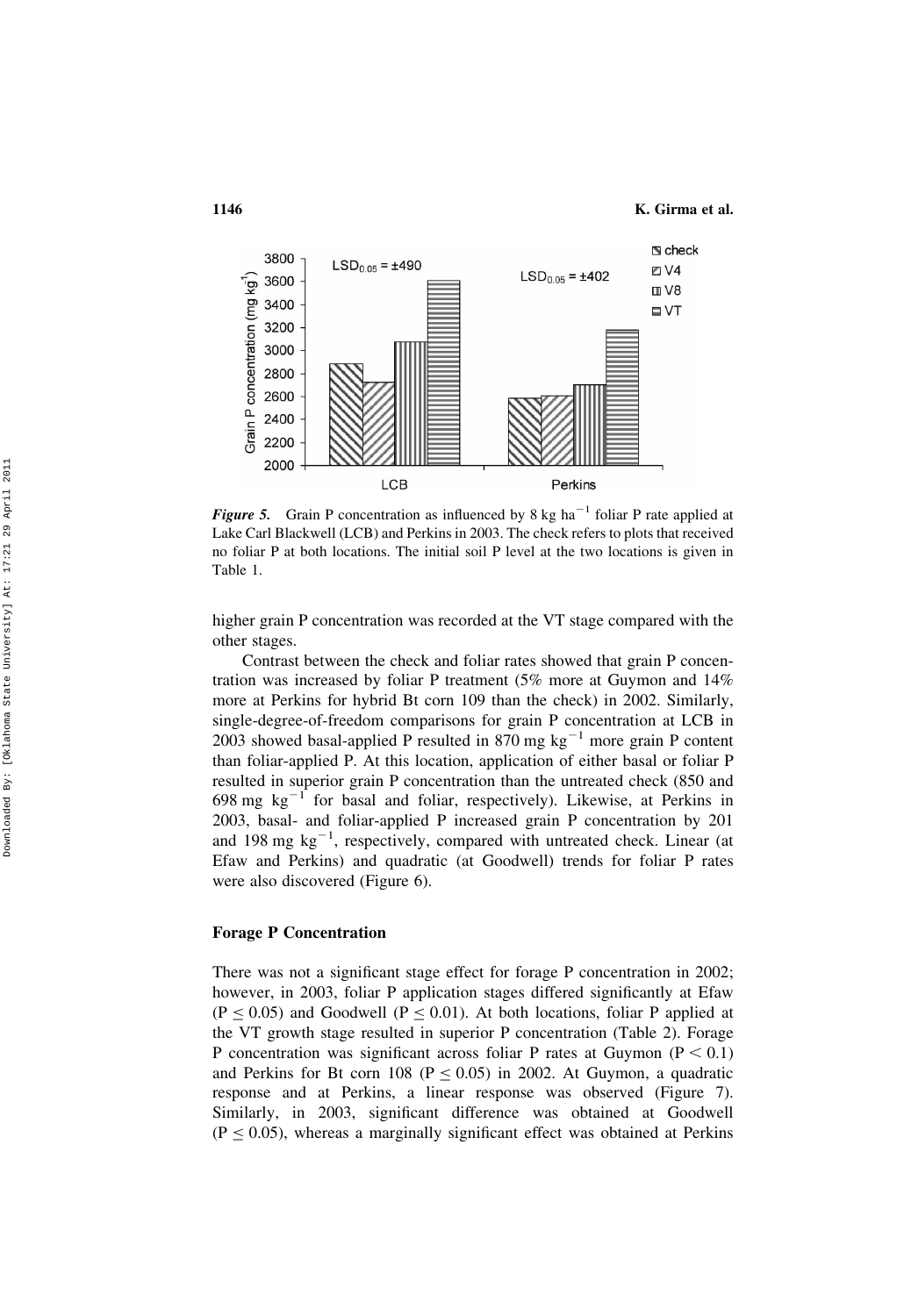

Figure 6. Response of corn grain P concentration to foliar P rates at three locations in 2003. At Efaw and Goodwell, response was quadratic ( $R^2 = 0.99$  and 0.98, respectively), whereas it was linear at Perkins ( $R^2 = 0.98$ ).

 $(P < 0.1)$ . In both cases, the foliar P rate of 8 kg ha<sup>-1</sup> resulted in higher forage P concentration than the lower rates considered in the study (Figure 7).

Interaction of stage and foliar P rates were significant at Efaw, Goodwell, and LCB at  $P < 0.1$ . At Efaw and LCB, 600 mg kg<sup>-1</sup> more forage P concentration was obtained when 8 kg ha<sup> $-1$ </sup> foliar P was applied at the VT stage than the V8 and V4, respectively. Likewise, at Goodwell,  $400 \text{ mg kg}^{-1}$  more forage P was obtained with  $2 \text{ kg }$  P ha<sup>-1</sup>at the VT than at the V4 growth stage. At Goodwell, contrasts made between no fertilizer versus fertilizer P



**Figure 7.** Linear response of forage P concentration to foliar P rates at Guymon ( $R^2$  = 0.85) and Perkins (Bt corn 108,  $R^2 = 0.66$ ) in 2002 and Goodwell (0.78) and Perkins (0.75) in 2003.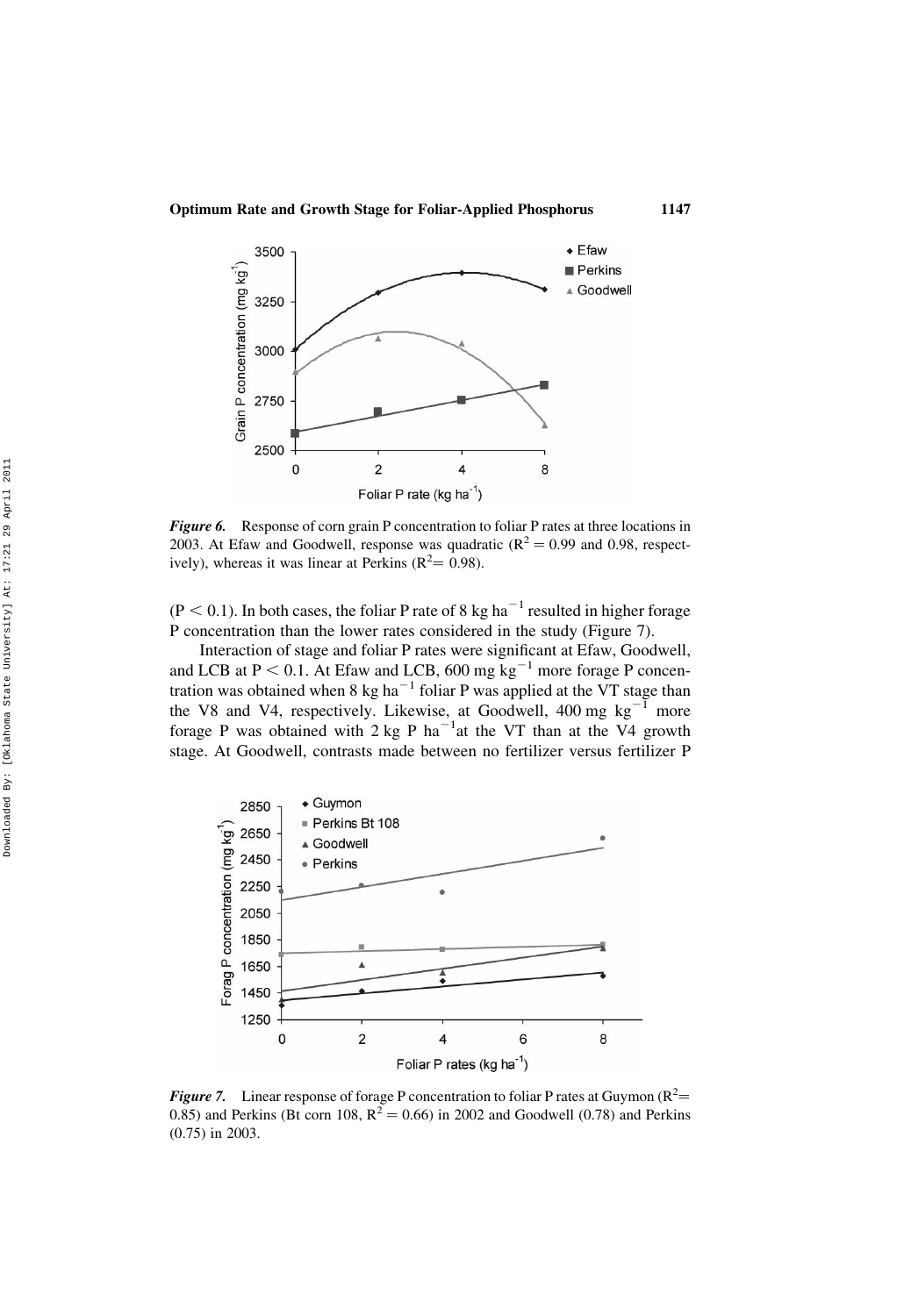(foliar or basal) and no P versus foliar P showed significant difference where forage P concentration was increased by 19.3 and 17.3%, respectively.

The results of the greenhouse I experiment showed that P concentration in corn dry matter was substantially increased by the high basal rate (150 kg P  $ha^{-1}$ ) in the presence of adequate N supply. However, low basal rates and all foliar rates did not improve the P concentration in corn dry matter. An interesting outcome of this experiment was that as the amount of basal P increased from the 0 and 25 kg ha<sup>-1</sup> to 50 kg ha<sup>-1</sup>, a remarkable response in foliar P rates was observed (Figure 8). However, this only occurred before the P rate was elevated beyond 50 kg ha<sup>-1</sup>. In the greenhouse II experiment, a similar result was observed where the highest P rate resulted in superior P concentration in forage. No foliar rate response was obtained, however.

#### Phosphorus-Use Efficiency

In 2002 at Guymon, stage was significant ( $P \le 0.01$ ), but in 2003 there was not a significant stage effect. Stage main effect at Guymon was higher (148% more) for P applied at the V8 growth stage than that applied either at the V4 or VT growth stages.

Foliar P rates at Guymon were significant  $(P < 0.01)$  in 2002 and at Goodwell ( $P < 0.05$ ) in 2003. The lowest P rate (2 kg ha<sup>-1</sup>) was superior in PUE compared to the other two higher rates at both locations (Figure 9). Application of  $2 \text{ kg/h}^{-1}$  at the V8 growth stage exhibited 510% PUE at Goodwell.

Interaction of stage by foliar P rates was also significant at Guymon and Perkins (for both varieties) in 2002 ( $P < 0.01$ ). At Guymon, detection of significant interaction effects guided by test of effect slices at the 5% level of



**Figure 8.** Linear ( $R^2 = 0.92$ ) response of corn forage P concentration at V4 growth stage to foliar P rates with application of 50 kg ha<sup> $-1$ </sup> basal P in greenhouse experiment I.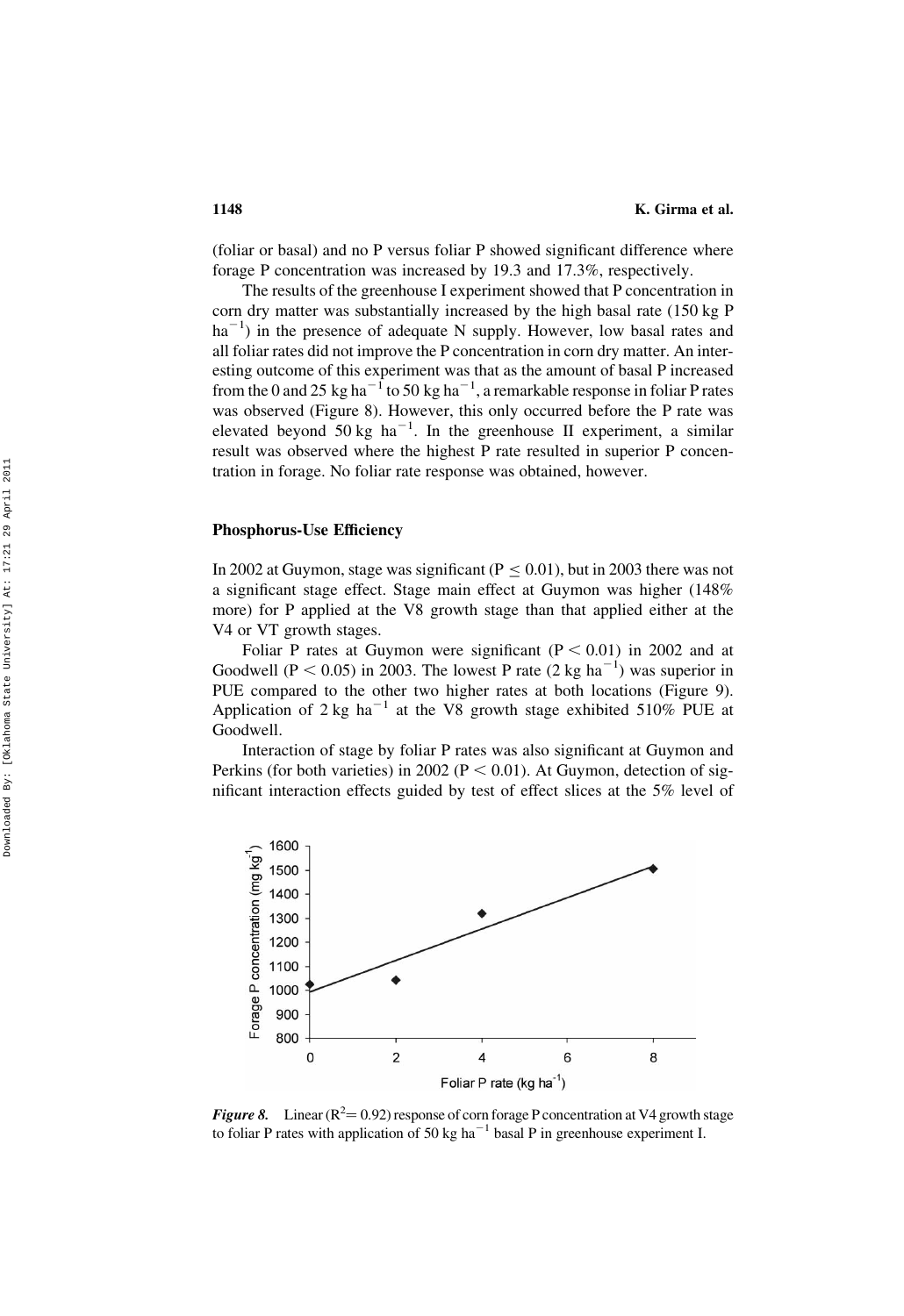

Figure 9. Phosphorus-use efficiency of corn as affected by foliar P rates at Guymon and Perkins (Bt corn 109) in 2002 and Goodwell 2003.

significance showed that at the V8 growth stage, the lowest P rate resulted in highest PUE (more than 10-fold). Conversely, the application of 2 kg ha<sup> $-1$ </sup> at V8 resulted in higher PUE than the other stages (data not shown). At Perkins, the interaction of foliar rate and growth stage showed that application of 2 kg P ha<sup> $-1$ </sup> (at both the V8 and VT stages) improved PUE by at least 60% versus that applied at the V4 growth stage. The PUE at V4 was not better than the check. For Bt corn 108 at Perkins, two treatment combinations,  $4 \text{ kg P ha}^{-1}$ at the V4 (62%) and VT (65%) stages, resulted in highest PUE.

For the Guymon location, single-degree-of-freedom polynomial contrast revealed that a quadratic relationship occurred among the foliar rates. On the other hand for Bt corn 109, a linear relationship was observed for foliar P rates considered in 2002. In 2003, basal- versus foliar-applied P contrast at LCB was significant. At this location, the foliar rate of  $2 \text{ kg P}$  ha<sup>-1</sup> resulted in 35% more PUE than the basal P.

## DISCUSSION

### Grain and Forage Yields

Across years and locations, the stages in which the rates were applied or the foliar rates did not impact yield very much except at Guymon in 2002 and LCB in 2003. There are several possible explanations for this. First, it is suspected that the foliar rates might not be sufficient to deliver additional statistically detectable yield difference among treatments. In winter wheat, Mosali (2004) found a lack of response in grain yield to foliar rates of 2 and 4 kg ha<sup> $-1$ </sup> in Oklahoma, which were attributed to the low rates considered. Second, the soil P level explains the lack of response to foliar rates considered in this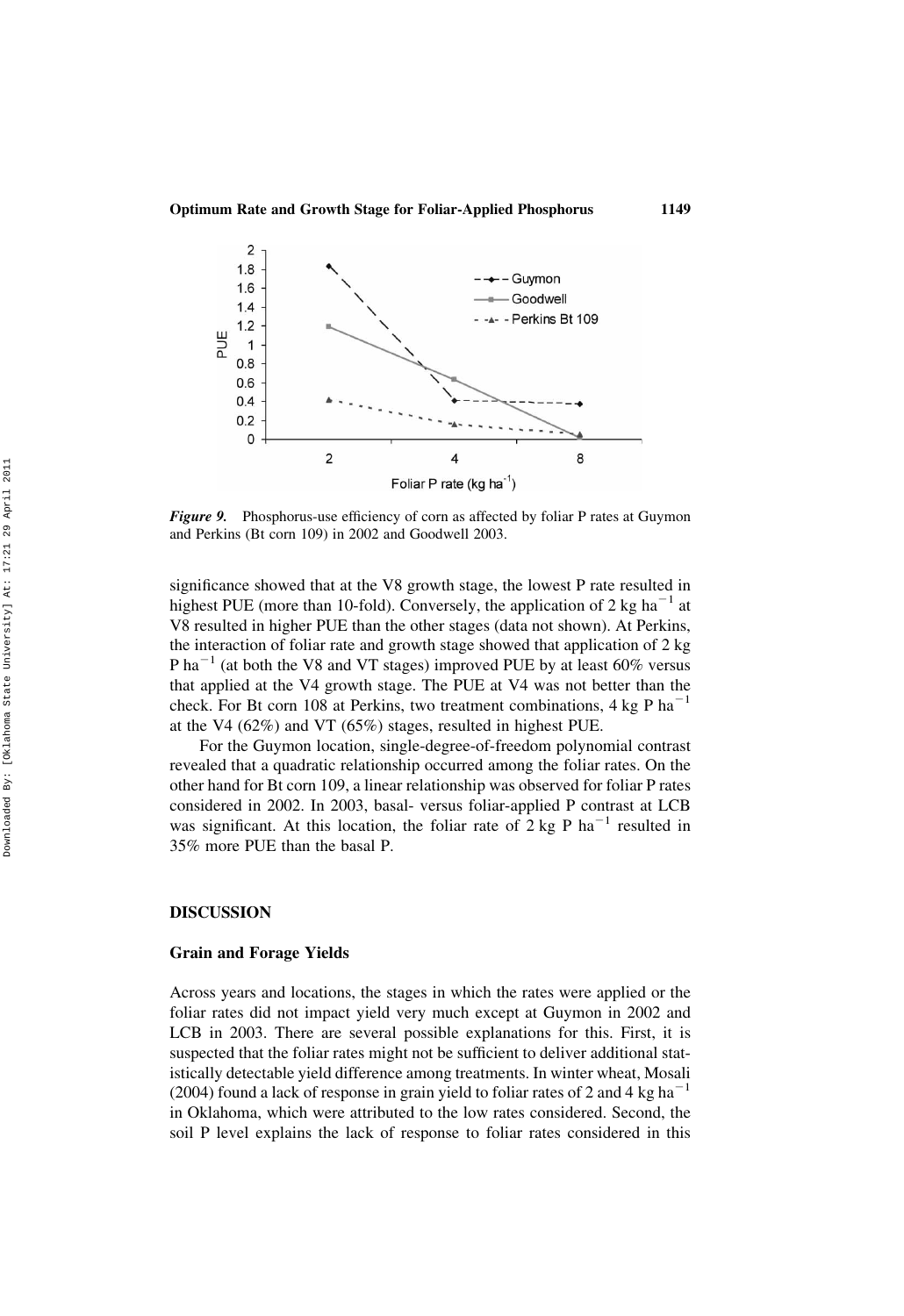study. Most of the locations considered in the study have reasonable initial soil-test P levels (Zhang 2001). The fact that the corn plant – root system can extend and explore the soil by increasing the surface of root contact to P coupled with good growing conditions might explain the improved sufficiency once plant roots are well developed. Third, the lack of good growing conditions might interfere with the plants' capacity to make use of supplied P at some locations. For example, Perkins is located in a relatively high evapotranspiration area of Oklahoma, and high yield is not expected. At this location, we suspected that high heat and low moisture status for optimum corn growth might have affected treatment effects. On the other hand, at this location, the soil-test P index was 40, which is a sufficiency level of 95%, slightly less than the amount required by corn crop (Zhang 2001; Bundy 1998; Heckman et al. 2001). Consequently, absence of significant foliar-applied P was not surprising. At Guymon in 2002, mean grain yield was higher because the corn at this location was supplied with irrigation. The preplant soil-test P index was nearly 140, which was in excess of the corn requirement. Despite the large amount of available P reported in the soil for this location, analysis of interaction effects revealed that the grain yield obtained was higher at V8 with the application of  $2 \text{ kg ha}^{-1}$  foliar P. This was largely due to the stimulating effect of the supplemental foliar P of the irrigated corn root system, allowing more exploration of P and other nutrients that are required for improved yield. The results obtained are also supported by the work of Ling and Silberbush (2002), who concluded that foliar fertilization may partially compensate for insufficient uptake of essential nutrients by the roots of corn, which are required for grain filling.

The results from LCB showed that when soil P level was low, responses to basal or foliar rates were considerable. The significant stage effect also warrants that the application of foliar P at later growth stages would likely help obtain a higher yield that could have been lost as a result of P deficiency when the nutrient was needed most.

Several research findings were reported on both the presence and lack of yield response to foliar P rates. Harder, Carlson, and Shaw (1982) found that foliar fertilizer applied after silking did not translate into increased grain yield. On the other hand, Barel and Black (1979b) reported an increased grain yield due to foliar P compared with control (untreated check).

## Grain and Forage P Concentration

Grain and forage P concentration differed as results of stage and foliar P rates in several of the experiments. The foliar P rates applied at the V8 and VT growth stages generally resulted in higher concentration, indicating the effectiveness of foliar fertilization. With regard to foliar P rates, the results showed that 8 kg ha<sup>-1</sup> increased P concentration. When higher foliar rates were applied at later growth stages, at least in the current context of VT stage, a high level of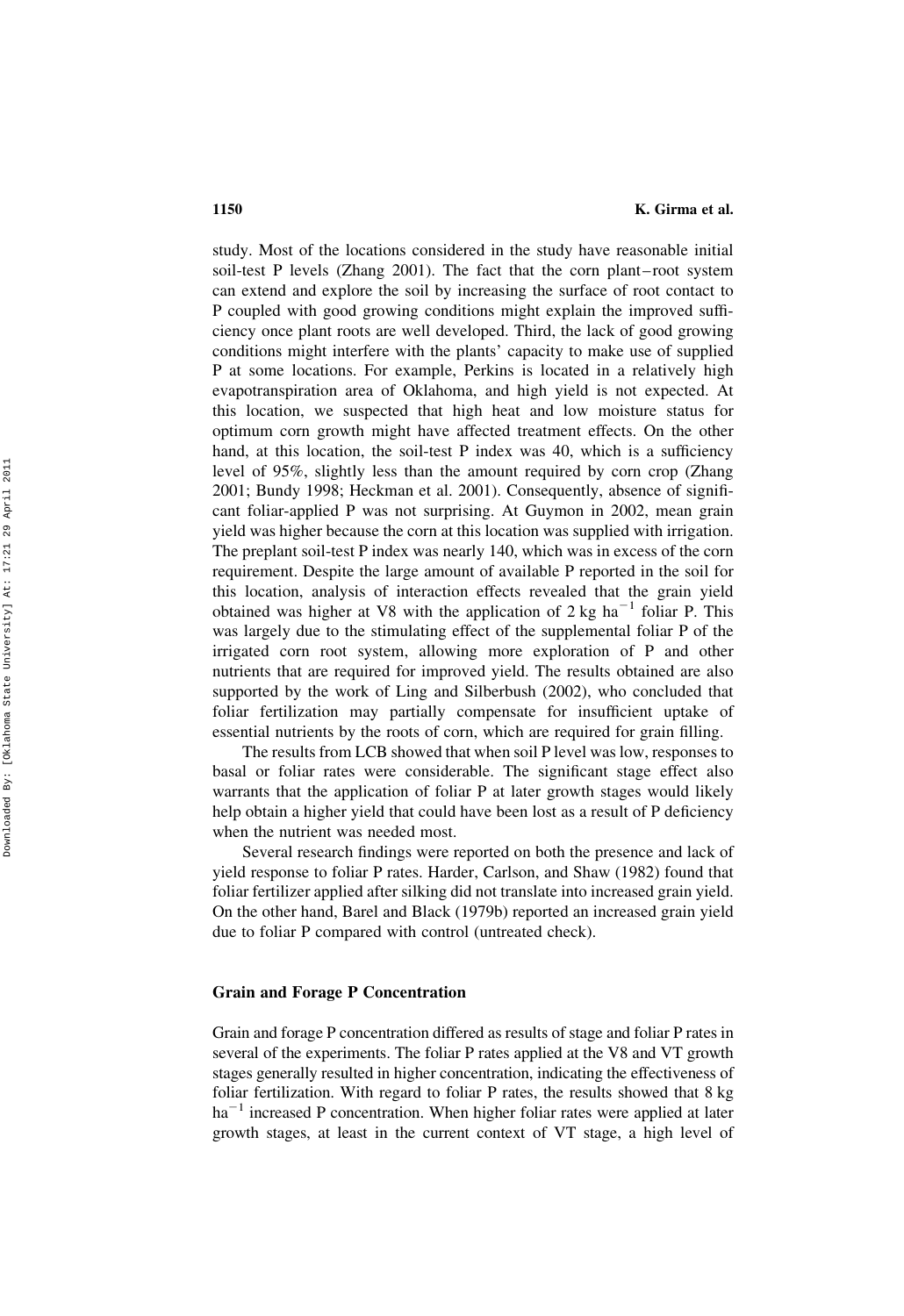grain or foliar P concentration is possible to achieve. One consistent result of the study was that all foliar-applied P treatments achieved higher concentrations than the check. In their study, Harder, Carlson, and Shaw (1982) found that percent P in grain was increased by 230 mg  $kg^{-1}$  (4.7% increases) by foliar fertilization compared with the control. However, their analysis did not detect significant differences within foliar P rates. High P concentration in forage might be remobilized if it is needed during grain filling, whereas high concentration in grain might improve yield or be kept in the seed as P, which is very important for germination and initial development until roots extend to contact soil (Pellerin, Mollier, and Plénet 2000). In corn, the concentration of P in plant ranges between 0.3 and 0.5% (3000–5000 mg  $kg^{-1}$ ) of plant dry matter during vegetative growth (Barry and Miller 1989).

## Phosphorus-Use Efficiency

Phosphorus-use efficiency was generally higher for foliar-applied than basalapplied P. The results obtained here also revealed that foliar P rate applied at the V8 growth stage resulted in higher PUE than the earlier or later applied foliar P rates. The lowest foliar P rate was found to be more efficient than the higher rates. Interaction effects at Goodwell and Perkins experiments in 2002 revealed that applying  $2 \text{ kg }$  P ha<sup> $-1$ </sup> at the V8 growth stage highly improved PUE. The decrease in efficiency with higher rates of foliar P could be due to several reasons that influence the actual amount of applied P that comes in contact with the plant, retained on the corn leaf or stalk, absorbed by leaves and translocated.

The formulation used as foliar fertilizer coupled with hot summer conditions at the experimental locations might interfere with the retention and uptake of the fertilizer. Barel and Black (1979a) found that ammonium salts of orthophosphate dried rapidly and left dry crystals on the surface of the leaf, which depending on moisture availability and conditions such as temperature and humidity might be taken up later or washed away. In moist conditions, potassium phosphate is rapidly absorbed by leaf. Because most of the foliar ionic nutrients are absorbed through stomata, their opening and closure greatly affect the uptake of foliar P. Although, according to Linskens, Heinen, and Stoffer (1965), leaf hairs have thinner cell walls near their base, which enhances entrance of ionic foliar nutrients at any time.

## **CONCLUSIONS**

The responses in grain and forage yields and grain and forage P concentrations obtained from foliar P indicate that this work should be pursued further. Foliar P applied at the VT growth stage improved grain and forage P concentration, and PUE was high only when low foliar P rates were applied.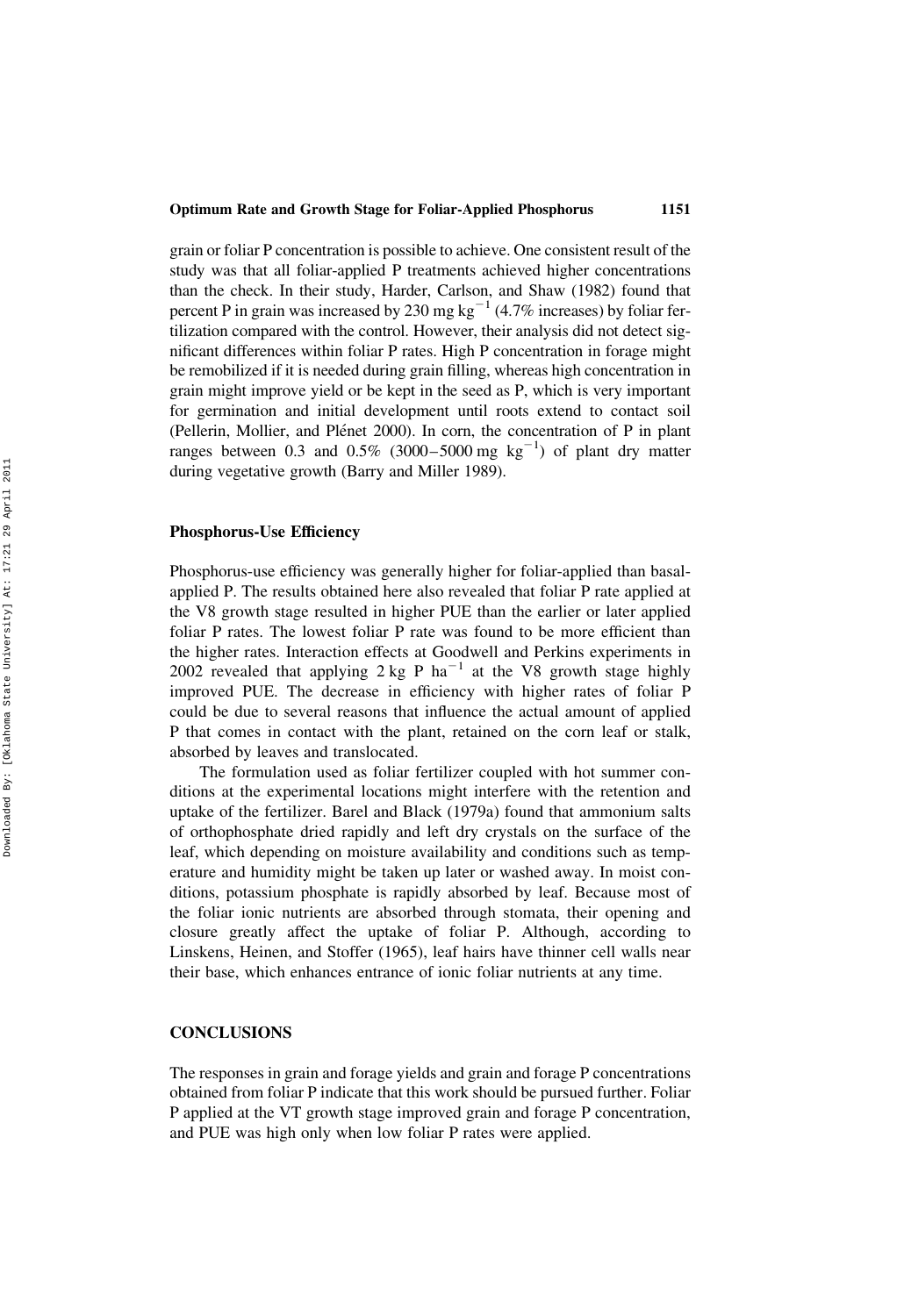Foliar P rate at  $8 \text{ kg}$  ha<sup>-1</sup> improved yields to some extent and largely forage and grain P concentration of corn compared to the lower rates, although again this was not translated to high use efficiency. The benefit of foliar P might be indirect through the initiation of chain of processes in the cell that in turn enhances photosynthesis, which in turn increases water uptake, which obviously leads to nutrient absorption through the root. The result is healthy growth and increased grain yield. In conclusion, the benefit of foliar P entirely depends on the type of soil and weather conditions prevailing in the corn growing environment plus the effective formulation. Further investigation is required before consistent conclusions are drawn for foliar fertilization of P on corn in Oklahoma. It is also important to note that foliar fertilization is not meant to substitute soil application. This is because at early growth stages, leaf area is too small to intercept foliar P rates required as starter fertilizer and the economically achievable number of foliar applications are limited. The results suggest that foliar P applied at V8 growth stages and later could be used as an efficient P-management tool in corn.

#### REFERENCES

- Anonymous (1985) Principles of Foliar Feeding; Trans National Agronomy.: Grand Rapids, Mich.
- Anonymous (1995) Foliar Nutrition; Acres U.S.A.: Metairie, La.
- Barber, S.A. (1984) Soil Nutrient Bioavailability: A Mechanistic Approach; John Wiley & Sons: New York.
- Barel, D. and Black, C.A. (1979a) Foliar application of P, I: Screening various inorganic and organic P compounds. Agron. J., 71: 15–21.
- Barel, D. and Black, C.A. (1979b) Foliar application of P, II: Yield response of corn and soybeans sprayed with various condensed phosphates and P-N compounds in greenhouse and field experiments. Agron. J., 71: 21 – 24.
- Barry, D.A.J. and Miller, M.H. (1989) Phosphorus nutritional requirement of maize seedlings for maximum yield. Agron. J., 81: 95–99.
- Bundy, L.G. (1998) Corn fertilization; University of Wisconsin Extension, no. A3340, University of Wisconsin: Madison, Wisc.
- Burkhardt, J., Dreitz, S., Goldbach, H.E., and Eichert, T. (1999) Stomatal uptake as an important factor for foliar fertilization. In Technology and Application of Foliar Fertilizers: Proceedings of the Second International Workshop on Foliar Fertilization, Soil and Fertilizer Society of Thailand: Bangkok, Thailand, 63 –72.
- Cantisano, A. (2000) What to use for foliar feeding. In Growing for Market; Byczynski, L. (ed.); Fairplain Publications: Lawrence, Kan.4 – 6.
- Chen, J. and Barber, S.A. (1990) Soil pH and phosphorus and potassium uptake by maize evaluated with an uptake model. Soil Sci. Soc. Am. J., 54: 1032–1036.
- Denelan, P. (1988) Foliar feeding. Mother Earth News, 111: 58 –61.
- Dion, H.G., Dehm, J.E., and Spinks, J.W.T. (1949) Study of fertilizer uptake using radioactive phosphorus, IV: The availability of phosphate carriers in calcareous soils. Sci. Agr., 29: 512–526.
- Dion, H.G., Spinks, J.W.T., and Mitchell, J. (1949) Experiments with radio phosphorus on the uptake of phosphorus by wheat. Sci. Agr., 29: 167-172.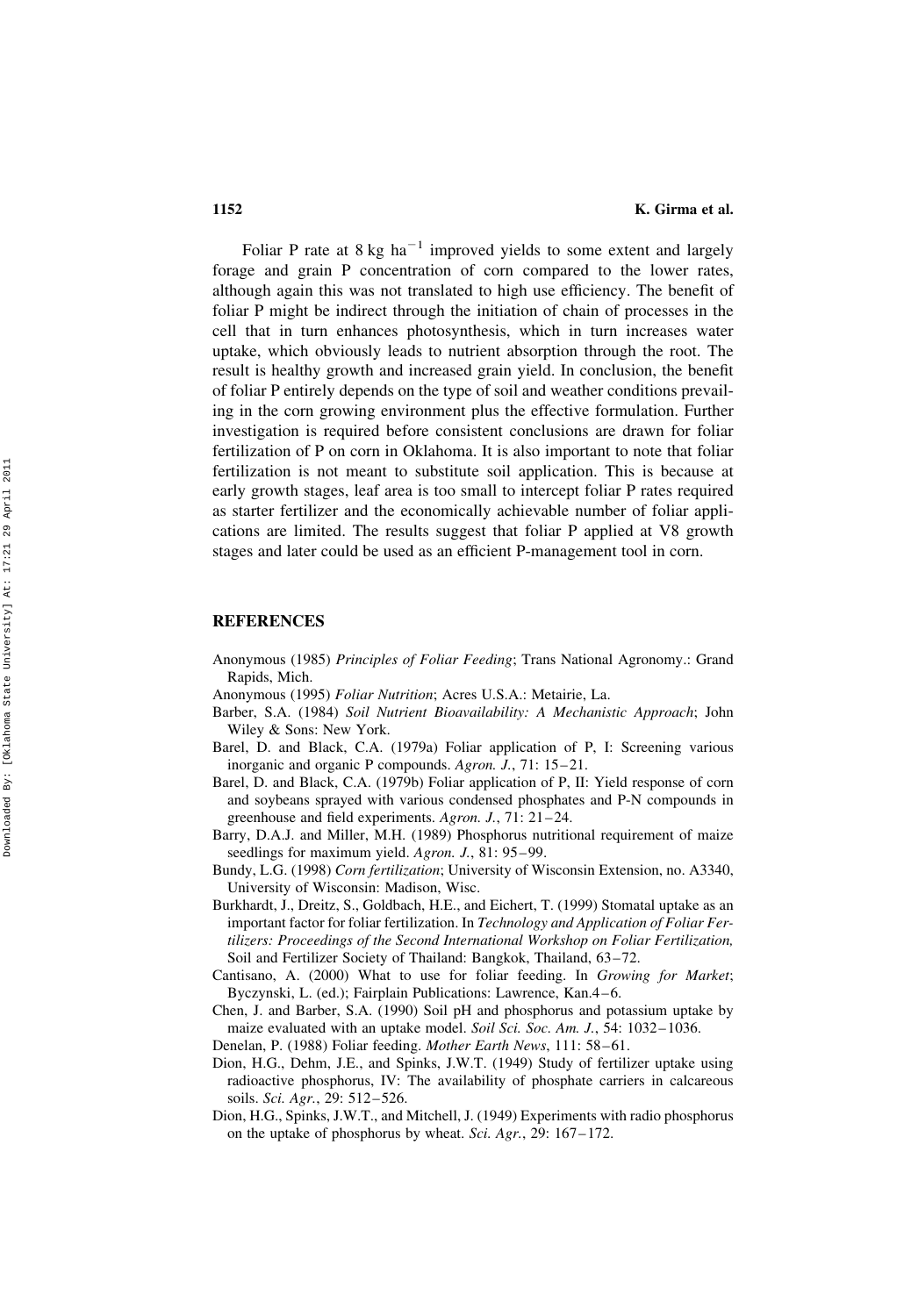- Dybing, C.D. and Currier, H.B. (1961) Foliar penetration by chemicals. Plant Physiol., 36: 169– 174.
- Eddy, D. (1999) Application and micronutrients. In American Fruit Grower; Meister Publishing Co: Willoughby, Oh., 30–35.
- Eddy, D. (2000) A future for foliars. In American Vegetable Grower; Meister Publishing Co: Oh., 46 – 47.
- Eghball, B., Sander, H.D., and Skop, J. (1990) Diffusion, adsorption and predicted longevity of banded phosphorus fertilizer in three soils. Soil Sci. Soc. Am. J., 54: 1161– 1165.
- Eichert, T. and Burkhardt, J. (2001) Quantification of stomatal uptake of ionic solutes using a new model system. J. Exp. Bot., 52: 771-781.
- Eichert, T., Goldbach, E.H., and Burkhardt, J. (1998) Evidence for the uptake of large anions through stomatal pores. Botanica Acta, 111: 461-466.
- Fassel, V.A. and Kneseley, N.R. (1974) Inductively coupled plasma optical emission spectroscopy. Anal. Chem., 46: 111–112.
- Faulkner, S.P. (1999) Foliar feeding when your plants need it fast. In The Growing Edge; New Moon Publishing: Corvallis, Ore, 42-47.
- Faust, R.H. (1996) Why foliar fertilization works. Available at www.humic.com/ foliarferl.html (accessed May 2004).
- Franke, W. (1967) Mechanism of foliar penetration of solutions. Annu. Rev. Plant Physiol., 18: 281-300.
- Fritz, A. (1978) Foliar fertilization—A technique for improved crop production. Acta Hort., 84: 43-56.
- Glass, A.D.M., Beaton, J.D., and Bomke, A. (1980) Role of phosphorus in plant nutrition. In Proceedings of the Western Canada Phosphate Symposium; Western Canada Soils Coordinating Committee and the Western Canada Fertilizer Association: Calgary, Canada, 357– 368.
- Haq, M.U. and Mallarino, A.P. (2000) Soybean yield and nutrient composition as affected by early season foliar fertilization. Agron. J., 92: 16 – 24.
- Harder, H.J., Carlson, R.E., and Shaw, R.H. (1982) Corn grain yield and nutrient response to foliar fertilizer applied during grain fill. Agron. J., 74: 106-110.
- Heckman, J.R., Sims, J.T., Beegle, D.B., Coale, F.J., Herbert, S.J., and Bruulsema, T.W. (2001) Phosphorus and potassium removal in corn. Better Crops,  $85: 4-6$ .
- Jones, J.B., Jr and Case, V.W. (1990) Sampling, handling, and analyzing plant tissue samples. In Soil Testing and Plant Analysis, 3rd Ed.; Westerman, R.L. (ed.); Soil Sci. Soc. Am: Madison, Wisc., 389–447.
- Kaeppler, S., Parke, J., Tracy, B., Stuber, C.W., and Senior, L. (1998) Genetics of microbe-mediated P nutrition in maize. In Maize Genetics Conference abstracts, 40; Maize Genetics and Genomics Database: Lake Geneva, Wisc.
- Kaya, C., Kirnak, H., and Higgs, D. (2001) Enhancement of growth and normal growth parameters by foliar application of potassium and P in tomato cultivars grown at high NaCl salinity. *J. Plant Nut.*, 24: 357-367.
- Lewis, D.J. and Kettlewell, P.S. (1993) A comparison of the uptake of P from foliar applied phosphate by the leaves of eleven varieties of potato. Aspec. Appl. Biol., 34: 243– 248.
- Ling, F. and Silberbush, M. (2002) Response of maize to foliar versus soil application of nitrogen– phosphorus – potassium fertilizers. J. Plant Nut., 25: 2333– 2342.
- Linskens, H.F., Heinen, W., and Stoffers, A.L. (1965) Cuticula of leaves and the residue problem. Residue Rev., 8: 136– 178.